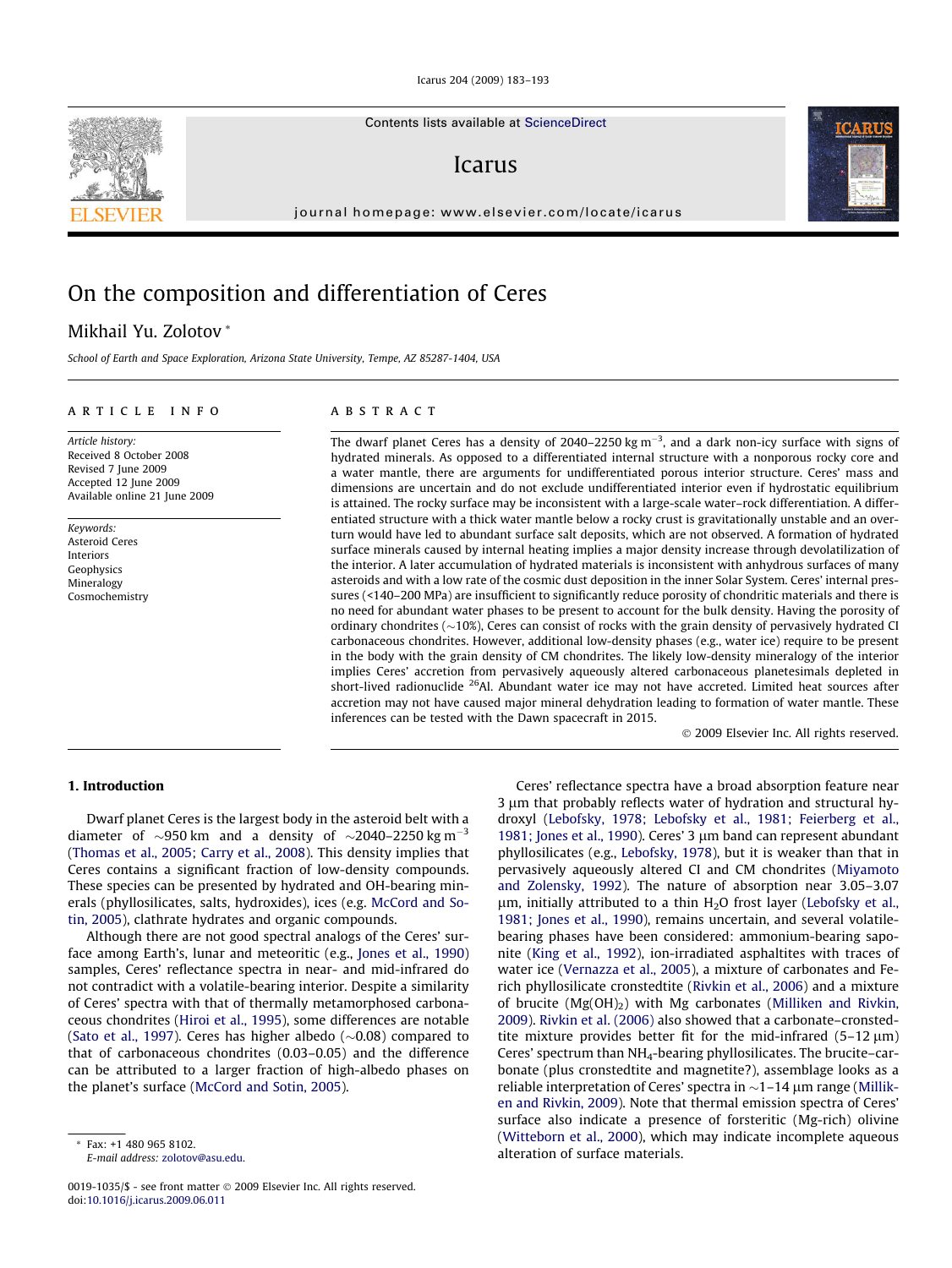<span id="page-1-0"></span>The lack of firm identification of surface water ice agrees with its instability at the current maximum surfaces temperature of  $\sim$ 235 K [\(Fanale and Salvail, 1989](#page-9-0)). Microwave observations of Ceres are consistent with a 3-cm-thick surface layer of dry clay ([Webster et al., 1988](#page-10-0)). The notable absorption at 3.3-3.4 µm could be due to aromatic hydrocarbons ([Moroz et al., 1998; Rivkin et al.,](#page-10-0) [2006\)](#page-10-0), consistent with Ceres' low albedo. All these data suggest that the dwarf planet contains  $H_2O$ - and/or OH-bearing phases and organic compounds that are typically present in carbonaceous chondrites. Whether hydrated and organic minerals are exclusively abundant in surface materials or represent Ceres' interior is not known.

Theoretical assessments have been used to evaluate several alternative models for the Ceres' internal structure [\(McCord and](#page-10-0) [Sotin, 2005](#page-10-0)), to face the arrival of the Dawn spacecraft in 2015 ([Russell et al., 2007\)](#page-10-0). All the models considered by [McCord and So](#page-10-0)[tin \(2005\)](#page-10-0) require the presence between 17 and 27 mass% of water (ice and/or liquid) in nonporous interior. This paper presents arguments for a hydrated porous interior structure without abundant ice.

#### 2. A case for hydrated interior without icy mantle

According to one of the end-member models of [McCord and](#page-10-0) [Sotin \(2005\),](#page-10-0) Ceres may consist of a mixture of hydrated minerals with water phases (ice + liquid?) and is not differentiated. Although [McCord and Sotin \(2005\)](#page-10-0) preferred a rock-ice differentiated interior with a 40–105 km water layer atop a rocky core (cf. [Castillo-Rogez and McCord, 2009](#page-9-0)), a compositionally homogeneous structure with a moderate density gradient remains a possibility.

Current estimates of Ceres' second degree gravitational moment  $(J_2)$  are based on telescopic data on the body's dimensions, mass, spin period and an assumption that rotational hydrostatic equilibrium is attained ([McCord and Sotin, 2005\)](#page-10-0). A homogeneous Ceres would have J<sub>2</sub> = (29.9–31.7)  $\times$  10<sup>–3</sup> (depending on data used, see Section [3.2\)](#page-3-0) while differentiated internal structures would have  $J_2$  values from  ${\sim}16 \times 10^{-3}$  to  ${\sim}24 \times 10^{-3}$  [\(McCord and Sotin,](#page-10-0) [2005\)](#page-10-0). Based on HST observations, [Thomas et al. \(2005\)](#page-10-0) reported density of  $\sim$ 2077 kg m<sup>-3</sup> and  $\sim$ 32.6 km difference between equatorial and polar radiuses (flattening). These values and the corresponding  $J_2 = 21.7 \times 10^{-3}$  imply a differentiated interior structure. However, Keck telescopic observations by [Carry et al.](#page-9-0)



Fig. 1. Recent data on Ceres' shape and density. The Y-axis shows the difference between equatorial  $(a)$  and polar  $(c)$  radius. The gray curves represent modeled shape-density relations (Eqs.  $(A4)$ – $(A7)$  in Appendix A) for a homogeneous body with rotation period of 9.074 h for equivalent radius  $\sqrt[3]{\text{rac}}$  from [Thomas et al.](#page-10-0) [\(2005\)](#page-10-0) (upper curve) and [Carry et al. \(2008\)](#page-9-0) (lower curve). The plot shows that data of [Carry et al. \(2008\)](#page-9-0) are consistent with interior structure with uniform density distribution or with structure with a moderate density gradient.

[\(2008\)](#page-9-0) lead to density of  $\sim$ 2206 kg m<sup>-3</sup>, the flattening of  $\sim$ 35.3 km, and J<sub>2</sub> = 26.7  $\times$  10<sup>-3</sup>. Although [Carry et al. \(2008\)](#page-9-0) argued for a differentiated Ceres, their data suggest less differentiation, and an undifferentiated case is possible (Fig. 1).

Ceres may not be at the state of complete rotational hydrostatic equilibrium and the evaluated  $J_2$  numbers may not represent the interior structure. Venus, Mars, Mercury and the Moon deviate from the ideal hydrostatic equilibrium. Even not every large lowdensity icy body attains the equilibrium: Titan is nearly hydrostatic [\(Rappaport et al., 2008](#page-10-0)) but Callisto is not [\(McKinnon,](#page-10-0) [1997\)](#page-10-0). The relative small size of Ceres compared to these icy satellites and low temperatures in the interior (<350–400 K, [McCord](#page-10-0) [and Sotin, 2005\)](#page-10-0) do not favor the equilibration. Furthermore, the achievement of hydrostatic equilibrium is less favorable if Ceres has no low-viscosity water mantle. An early cessation of interior processes driven by decay of 26Al ([McCord and Sotin, 2005; Castil](#page-10-0)[lo-Rogez and McCord, 2009\)](#page-10-0) and only mild warming by long-lived 40K and 232Th ([McCord and Sotin, 2005\)](#page-10-0) could have limited changes in the body's shape throughout history. Ceres' accretion of planetesimals with decayed <sup>26</sup>Al, as discussed below, would have also limited thermal processes and shape adjustments even at early stages of history.

Physical characteristics of Ceres' surface do not indicate an existence of interior water (ice + liquid?) layer. Possible large impact features [\(Carry et al., 2008\)](#page-9-0) do not reveal signs of exposed ice, and potentially large altitude variations (<18 km, [Carry et al.,](#page-9-0) [2008; Li et al., 2006\)](#page-9-0) and surface roughness at the scale of  $10-10<sup>4</sup>$  m [\(Li et al., 2006](#page-10-0)) may imply a substantial thickness of the rocky layer atop an icy mantle, if it exists. Although a water mantle layer might have formed during the rock–water differentiation, it should be gravitationally unstable below a cold primordial rocky crust [\(McCord and Sotin, 2005; Castillo-Rogez and McCord,](#page-10-0) [2009\)](#page-10-0). At least temporal existence of a thick layer of liquid water below the rocky crust makes the overturn likely. Impacts and tectonic movements caused by phase volume changes during differentiation and water–rock reactions (if they occurred on Ceres) could have favored the submergence of rocky crust. The probable formation of uppermost water layer through rock–water differentiation has been demonstrated for icy satellites (e.g., [Schubert](#page-10-0) [et al., 1981; McKinnon and Parmentier, 1986; Kirk and Stevenson,](#page-10-0) [1987\)](#page-10-0). In contrast to icy satellites, Ceres' uppermost water ice layer should have been sublimated [\(Fanale and Salvail, 1989](#page-9-0)).

If a primordial rocky shell sunk into water mantle, the origin of present rocky surface with secondary minerals remains to be explained. If a water layer has formed on Ceres, the liquid fraction (an ocean) should have contained solutes leached from rocks and accreted non-water ices. Major solutes could be presented by Na-, Cl-, Ca-, K-, and C-bearing ions and neutral species (see Section [4.2](#page-7-0) and [Zolotov, 2007\)](#page-10-0). Sulfates may or may not be present depending on the degree of sulfide oxidation in accreted planetesimals and/or in Ceres' interior. If formed, sulfate-rich aqueous fluids could also be rich in Mg, which is consistent with abundant Mg sulfates in CI chondrites ([Brearley and Jones, 1998](#page-9-0)) and supported by models for water–chondrite interaction (see Section [4.2\)](#page-7-0). Accretion of aqueously processed planetesimals similar to CI chondrites would have led to significant amounts of highly soluble Mg sulfates in Ceres' primordial fluids (cf. [Kargel, 1991\)](#page-10-0), if they formed. Freezing and then sublimation of the outer water shell would have led to deposition of salts atop the silicate core (i.e. at the Ceres' surface). Chlorides of Na, K and Ca, and sulfates of Mg and Na rather than low-solubility carbonates of Ca, Mg, and Fe could dominate among the surface salts. Even without abundant Mg sulfate, several hundreds of meters of salt deposits could have accumulated atop the rocks, as it was modeled for early Enceladus [\(Zolotov, 2007\)](#page-10-0). However, this scenario may be inconsistent with very uniform and low surface albedo (e.g., [Li et al., 2006; Carry et al., 2008](#page-10-0)), with signs of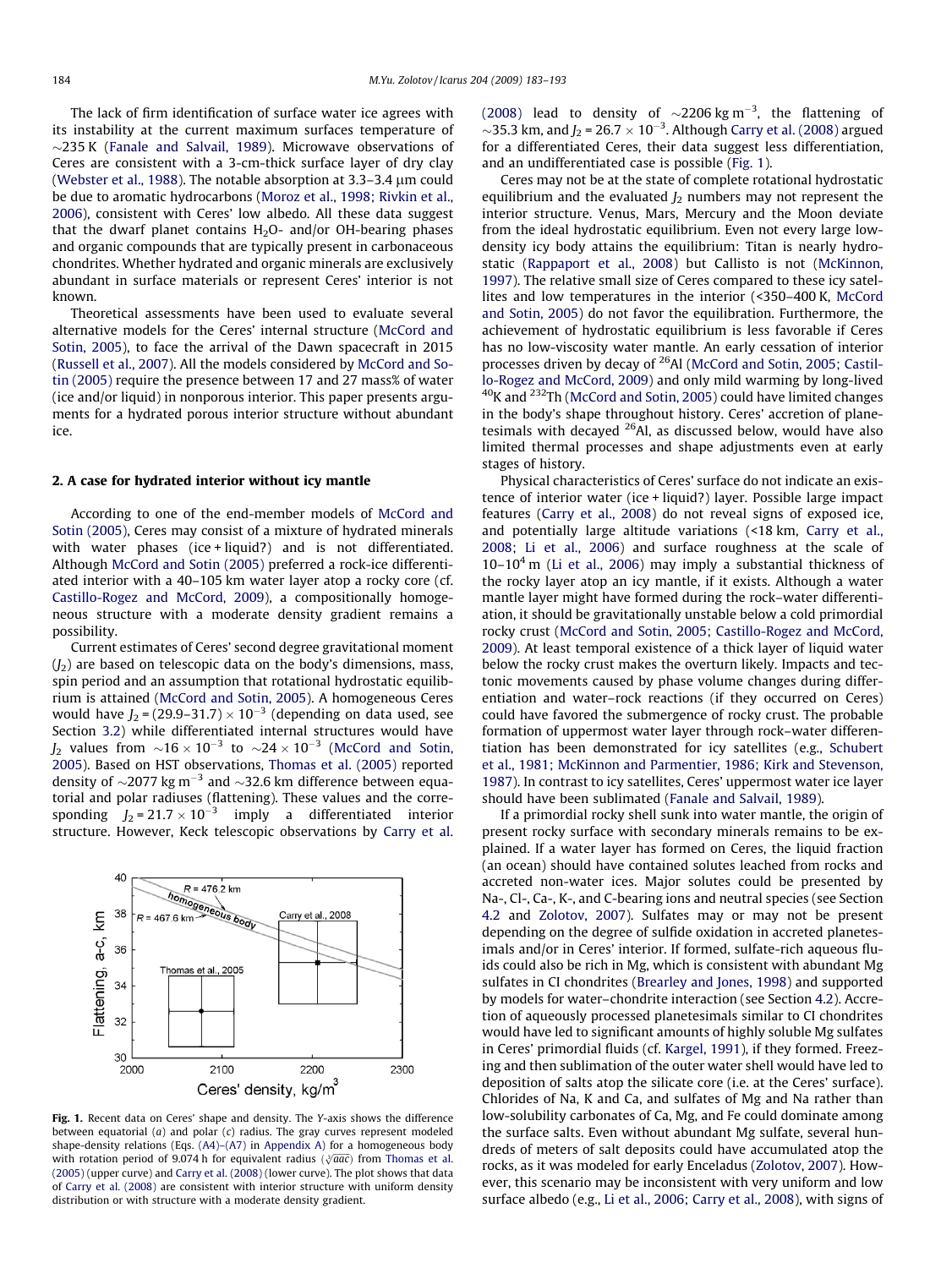<span id="page-2-0"></span>abundant carbonates formed together with phyllosilicates ([Rivkin](#page-10-0) [et al., 2006; Rivkin and Volquardsen, 2008](#page-10-0)) and brucite [\(Milliken](#page-10-0) [and Rivkin, 2009\)](#page-10-0), and with the lack of spectral signatures of sulfates and chlorides. Although impacts could have mixed surface salts with rocks and partially obliterated the salts, a salt accumulation scenario implies a small amount of precipitated salts from a low-volume water envelope. It is possible that Ceres' water layer could never have formed. If formed, it could be thin and/or deep enough to prevent the gravitational overturn and formation of abundant high-solubility salts at the surface.

A cosmic accumulation of abundant hydrated minerals atop an icy mantle or salt deposits is inconsistent with the absence of such materials on Vesta and many other asteroids with orbital distances of 2–3 AU [\(Jones et al., 1990; Gaffey et al., 2002](#page-10-0)), with the ice-bearing surface of Callisto, and with a slow accumulation of cosmic dust on the Moon and other inner Solar System bodies [\(Peucker-](#page-10-0)[Ehrenbrink and Schmitz, 2001; Yada et al., 2004](#page-10-0)). It follows that secondary minerals of Ceres' surface could have resulted from in situ aqueous alteration and/or represent hydrated planetesimals from which the planet accreted.

Alteration of surface rocks in situ does not contradict to the uniform spatial occurrence of spectral features attributed to Fe-phyllosilicates and carbonates that may indicate aqueous precipitation of both minerals [\(Rivkin and Volquardsen, 2008\)](#page-10-0). However, Ceres' thermal evolution models do not predict ice melting in the uppermost rock layer ([McCord and Sotin, 2005; Castillo-](#page-10-0)[Rogez and McCord, 2009\)](#page-10-0), and water boiling and/or freezing near the surface makes pervasive alteration unlikely. It is hard to explain significant heating of surface materials, especially if they are located atop a water layer. The in situ alteration of surface rocks would suggest significant heating and possible devolatilization of Ceres' interior powered by the decay of <sup>26</sup>Al (cf. [McCord and Sotin,](#page-10-0) [2005](#page-10-0)). Such devolatilization implies significant incense in bulk density that is not consistent with observations. Therefore, Ceres' accretion from low-density hydrated planetesimals and a small amount (if any) of water ice is a preferable pathway.

A low porosity of Ceres suggested in [\(McCord and Sotin, 2005;](#page-10-0) [Thomas et al., 2005\)](#page-10-0) implies the presence of additional low-density constituents compared to typical chondritic materials. For nonporous Ceres, estimated water ice mass fraction is  $\sim 0.16$  to  $\sim 0.27$ for hydrated and anhydrous rocks, respectively [\(Thomas et al.,](#page-10-0) [2005; McCord and Sotin, 2005\)](#page-10-0). However, the ice fraction would be lower if Ceres' porosity is not negligible and/or additional low-density components are present.

Although Ceres' bulk density is similar to that of CM carbonaceous chondrites (Table 1), Ceres' porosity would have to be larger than that of the CM chondrites, which is not supported by the fact that porosity decreases with pressure. If follows that Ceres' bulk

#### Table 1

Ceres' average porosity evaluated from grain densities of suitable chondritic analogs.

|                                                   | Average grain density<br>$(\text{kg m}^{-3})$ | Average bulk density<br>$(\text{kg m}^{-3})$ | Average<br>porosity $(\%)$ |  |  |  |  |
|---------------------------------------------------|-----------------------------------------------|----------------------------------------------|----------------------------|--|--|--|--|
| CM chondrites<br>CI chondrites                    | $2900 \pm 80$<br>$2460 \pm 40$                | $2250 \pm 80$<br>$1600 \pm 30$               | $23.1 \pm 4.7$<br>35       |  |  |  |  |
| Ceres with bulk density from Thomas et al. (2005) |                                               |                                              |                            |  |  |  |  |
| CM-like grain<br>density                          | $2900 \pm 80$                                 | $2077 \pm 36$                                | $28.4 \pm 0.8$             |  |  |  |  |
| CI-like grain<br>density                          | $2460 \pm 40$                                 | $2077 \pm 36$                                | $15.6 \pm 0.3$             |  |  |  |  |
| Ceres with bulk density from Carry et al. (2008)  |                                               |                                              |                            |  |  |  |  |
| CM-like grain<br>density                          | $2900 \pm 80$                                 | $2206 \pm 43$                                | $23.9 \pm 0.7$             |  |  |  |  |
| CI-like grain<br>density                          | $2460 \pm 40$                                 | $2206 \pm 43$                                | $10.3 \pm 0.2$             |  |  |  |  |

Notes: Data for CM and CI carbonaceous chondrites are from [Consolmagno et al.](#page-9-0) [\(2008\)](#page-9-0). Ceres' porosities are calculated with Eq. [\(2\)](#page-3-0).

density is not compatible with that of CM chondrites unless additional low-density components are present. However, Ceres' density is compatible with the density and porosity of CI chondrites provided that porosity does not decrease too much with pressure.

## 3. Constraints on Ceres' porosity, grain density and gravitational parameters

## 3.1. Compaction of terrestrial and chondritic analogs

Considering that pressure  $(P)$  is the major parameter that controls porosity, the low pressure of 140–200 MPa at Ceres' center (see Section [3.2](#page-3-0)) implies that some porosity  $(\omega)$  may exist throughout the interior. This pressure corresponds to that only  $\sim$ 4–8 km below the Earth's surface, and  $P-\omega$  relations are known for major rock types from nature observations (e.g., [Allen and Allen, 2005;](#page-9-0) [Giles, 1997](#page-9-0)), experiments and theoretical analysis ([Handin et al.,](#page-10-0) [1963; Edmond and Paterson, 1972; Wash and Brace, 1984; Scott](#page-10-0) [and Nielsen, 1991; Wong, 1990; Dvorkin et al., 1991; Menéndez](#page-10-0) [et al., 1996\)](#page-10-0). Although deposits with small grain sizes (sands to clays) could become impermeable at  $P > \sim 300$  MPa (e.g., [Wash](#page-10-0) [and Brace, 1984; Yang and Aplin, 2004\)](#page-10-0), they may still comprise significant microporosity due to microcracking.

In terrestrial sedimentary basins, the decrease of porosity with depth (h) can be expressed by empirical equation

$$
\omega = \omega_0 e^{-ch},\tag{1}
$$

where  $\omega_0$  stands for porosity at the surface and coefficient c represents a rock type [\(Allen and Allen, 2005](#page-9-0)). Fig. 2 illustrates changes in porosity of typical deposits calculated with Eq. (1). Particle grain size and a fraction of clay-size ( $\sim$ 1 µm, [Meunier, 2005\)](#page-10-0) grains play the major role in the pattern of porosity reduction [\(Yang and Aplin,](#page-10-0) [2004](#page-10-0)). Sands are less compactable than clays and shales, and significant porosity remains in them at Ceres' pressures.

Sandstones are much less compactable than unconsolidated deposits [\(Wong, 1990; Wong et al., 1997](#page-10-0)). High porosity of typical sandstones (18  $\pm$  8%) is accounted for by their low density of  $2200 \pm 230$  kg m<sup>-3</sup> ([Johnson and Olhoeft, 1984](#page-10-0)), which matches Ceres' density from [Carry et al. \(2008\)](#page-9-0). The presence of cement at grain contacts alleviates the tensile stress concentration and



Fig. 2. The compaction of clastic deposits in sedimentary basins on Earth. The curves are calculated with Eq.  $(1)$  with coefficients c reported for the North Sea basins ([Sclater and Christie, 1980](#page-10-0)). The values for c are 0.51, 0.39 and 0.27 for shale, shaly sand and sand, respectively. Hydrostatic pressure is calculated for the rock density of 2700 kg  $m^{-3}$ . The plot illustrates that clastic rocks in Ceres' center can have porosity of  $\sim$ 2–12%. If grains are cemented, the porosity could be higher than that in sands.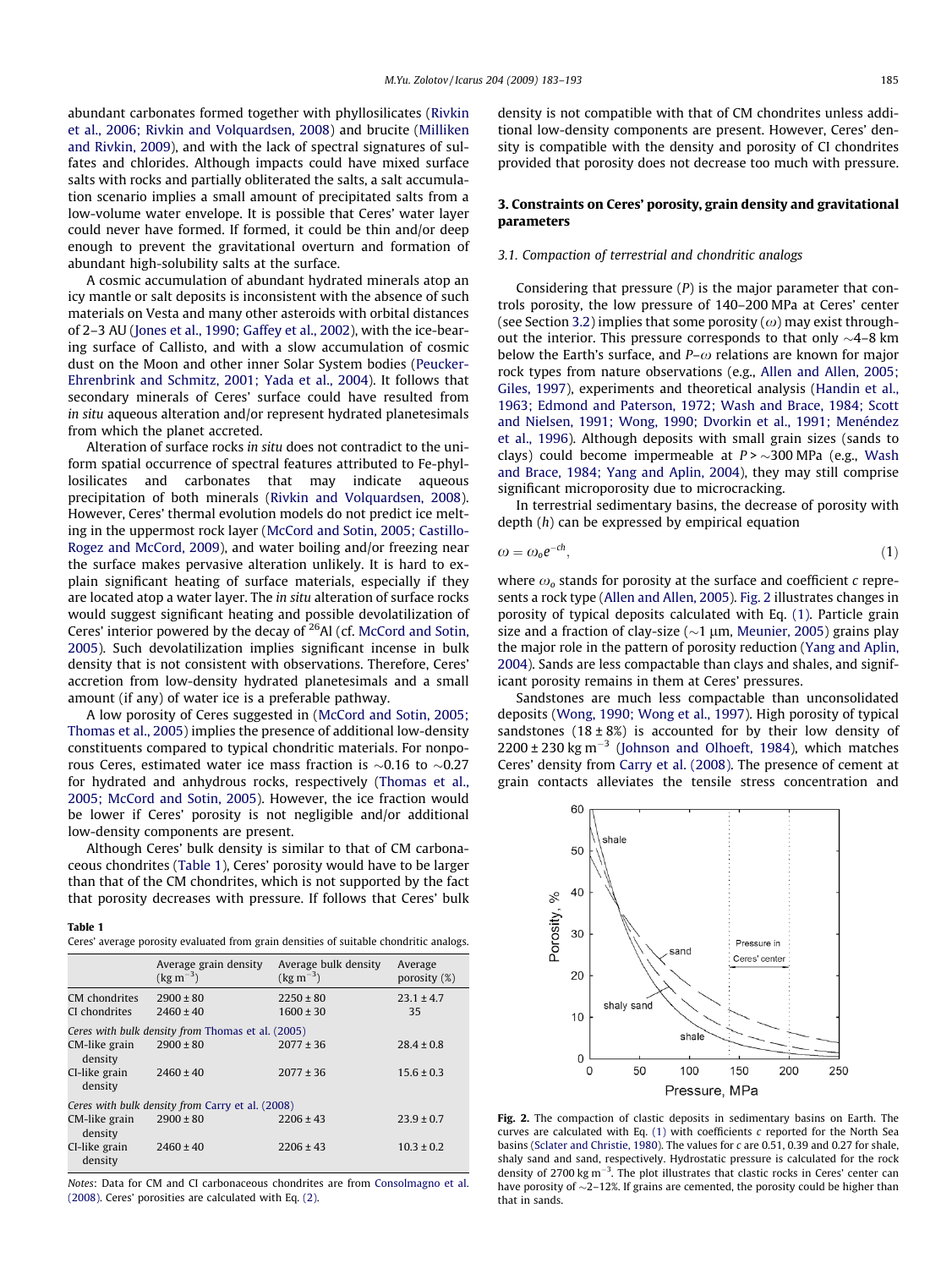<span id="page-3-0"></span>inhibits pore collapse and grain crushing ([Dvorkin et al., 1991;](#page-9-0) [Menéndez et al., 1996\)](#page-9-0). Clay particles between mineral grains may play similar role as carbonate cements [\(Antonellini et al.,](#page-9-0) [1994\)](#page-9-0). In contrast to clays and sands in sedimentary basins, sandstones often demonstrate linear decrease in porosity at h < 2–3 km ([Allen and Allen, 2005\)](#page-9-0). At  $h = 4-5$  km, the sandstones have porosity of 3–18%, and for the majority of data  $\omega$  > 7% [\(Allen and](#page-9-0) [Allen, 2005; Giles, 1997\)](#page-9-0). Experimental data show that at  $P = 300 - 800$  MPa, sandstones can still preserve a high porosity due to pore space; and at 150 MPa, porosity reduction can be as low as 2–3% ([Edmond and Paterson, 1972; Menéndez et al.,](#page-9-0) [1996\)](#page-9-0). In porous sandstones, the transition from brittle faulting to cataclastic flow (when pore space collapses) typically occurs at  $P > 100-150$  MPa, and the transition pressure is higher for smaller grains and lower initial porosities [\(Wong, 1990; Wong et al., 1997\)](#page-10-0).

Density–porosity properties of chondrites, which are classic rocks in which mineral grains are often cemented by secondary minerals, could resemble Earth's sandstones ([Consolmagno et al.,](#page-9-0) [1998, 2008\)](#page-9-0). Different classes of chondrite falls have average porosity of  $\sim$ 10% (except CI/CM chondrites with porosity > $\sim$ 20%), and the porosity is not a function of petrographic (metamorphic) grade and shock state ([Miyamoto et al., 1982; Corrigan et al.,](#page-10-0) [1997; Consolmagno and Britt, 1998; Consolmagno et al., 2008\)](#page-10-0). In particular, this suggests that mineral dehydration has a little effect on porosity. The lack of clear trends indicates the paucity of large void spaces and implies a common origin of porosity in chondrites. In most chondrite types (except probably CI/CM), microcracks are mainly accountable for total porosity ([Consolmagno](#page-9-0) [et al., 2008](#page-9-0)). Microporosity of  $\sim$ 2% to  $\sim$ 20% also has no correlation with the type of chondrite, and it is much higher than microporosity of typical Earth' rocks [\(Strait and Consolmagno, 2004](#page-10-0)). The large contribution of microcrack porosity in chondrites may account for the limited compressibility of their parent asteroids ([Consolmagno](#page-9-0) [et al., 2008\)](#page-9-0) and Ceres. In fact, well-studied small asteroids have 20–70% porosity ([Britt et al., 2002](#page-9-0)).

Although stronger impact compaction of Ceres compared to parent bodies of known chondrites may have led to lower porosities, the decrease could not be large. In fact, 9–12% porosity remains in mineral powders even after applying shock pressure of 2.5 GPa [\(Hirata et al., 1998\)](#page-10-0). A decrease of porosity to  $\sim$  5% requires  $P = 12 - 20$  GPa. Dissipation of kinetic energy in porous chondritic materials also prevented pressure buildup and limited pore collapse. Therefore, during Ceres' accretion, porosity would have chiefly preserved in target and some projectile materials. As in sandstones and carbonaceous chondrites, Ceres' phyllosilicates, carbonates and other secondary phases could have cemented larger mineral grains and chondrules, and limited compaction. In addition, pore aqueous phase usually limits compaction, and fluids in the target (Ceres) and carbonaceous chondritic projectiles, if they were present, could have limited rock compaction [\(Consol](#page-9-0)[magno et al., 1998](#page-9-0)). Finally, impact reduction of macroporosity could be compensated by the formation of network of microcracks that cut grain boundaries in chondrites ([Consolmagno et al., 2008\)](#page-9-0). The impact conversion of macroporosity to microporosity is consistent with a mild and unclear decrease in porosity (down to  $\sim$ 6%) with increasing shock state of chondrites ([Consolmagno](#page-9-0) [et al., 2008\)](#page-9-0).

[Consolmagno et al. \(1998\)](#page-9-0) have stated: ''no asteroid is large enough for burial depth to change porosity". Although that statement is based on studied chondritic samples and might be incorrect (Vesta would be nonporous because of ingenious melting), it is likely that microporosity comprises a major fraction of Ceres' porosity [\(Britt et al., 2002](#page-9-0)). If Ceres' porosity is not negligible, low-density phases may not be needed to account for the bulk density, as discussed below.

## 3.2. Evaluations of Ceres' porosity and  $J_2$  gravitational moment

Ceres' bulk porosity  $(\omega_b)$  can be calculated from bulk density  $(\rho_b)$  and grain density  $(\rho_g)$  of chondritic analogs via equation

$$
\omega_b = [1 - (\rho_b/\rho_g)] \times 100\%,\tag{2}
$$

which is widely used to evaluate porosities of asteroids ([Britt et al.,](#page-9-0) [2002; Consolmagno et al., 2008](#page-9-0)). With the use of highly aqueously altered CI and CM chondrites as analogs, calculations with Eq. (2) lead to porosity of  $\sim$ 10% to  $\sim$ 28% ([Table 1](#page-2-0)). Higher porosity corresponds to grain densities of CM chondrites and lower values for Ceres' bulk density. The use of grain densities of other carbonaceous chondrites or ordinary chondrites leads to unrealistically high

#### Table 2

Modeled geophysical parameters of Ceres that experiences an abrupt collapse of porosity at pressure 60 MPa.

| Porosity at $P < 60$ MPa       | Porosity at $P > 60$ MPa | $r$ of porosity change (km) | $C/MR^2$ | $J_2\times 10^3$ | Flattening (km) | Grain density ( $\text{kg m}^{-3}$ ) | Central pressure (MPa) |
|--------------------------------|--------------------------|-----------------------------|----------|------------------|-----------------|--------------------------------------|------------------------|
| Bulk density 2077 kg m $^{-3}$ |                          |                             |          |                  |                 |                                      |                        |
| 30                             | $\bf{0}$                 | 346                         | 0.372    | 26.9             | 35.2            | 2550                                 | 169                    |
| 30                             |                          | 347                         | 0.376    | 27.5             | 35.6            | 2600                                 | 164                    |
| 30                             | 10                       | 350                         | 0.380    | 28.2             | 36.1            | 2660                                 | 158                    |
| 20                             | $\Omega$                 | 351                         | 0.382    | 28.6             | 36.4            | 2360                                 | 156                    |
| 20                             | 5                        | 352                         | 0.386    | 29.2             | 36.9            | 2410                                 | 151                    |
| 20                             | 10                       | 354                         | 0.390    | 30.0             | 37.4            | 2470                                 | 147                    |
| 10                             | $\mathbf{0}$             | 354                         | 0.391    | 30.1             | 37.6            | 2210                                 | 146                    |
| 10                             |                          | 356                         | 0.395    | 30.9             | 38.1            | 2260                                 | 141                    |
| 5                              | $\bf{0}$                 | 356                         | 0.395    | 30.9             | 38.1            | 2140                                 | 141                    |
| $\mathbf{0}$                   | $\mathbf{0}$             | $\overline{\phantom{0}}$    | 0.4      | 31.7             | 38.7            | 2077                                 | 137                    |
| Bulk density 2206 kg m $^{-3}$ |                          |                             |          |                  |                 |                                      |                        |
| 30                             | $\bf{0}$                 | 349                         | 0.372    | 25.3             | 32.6            | 2670                                 | 182                    |
| 30                             | 5                        | 351                         | 0.376    | 25.9             | 33.1            | 2730                                 | 176                    |
| 30                             | 10                       | 353                         | 0.380    | 26.6             | 33.5            | 2800                                 | 171                    |
| 20                             | $\mathbf{0}$             | 354                         | 0.382    | 26.9             | 33.8            | 2480                                 | 168                    |
| 20                             | 5                        | 355                         | 0.386    | 27.6             | 34.3            | 2540                                 | 163                    |
| 20                             | 10                       | 357                         | 0.390    | 28.3             | 34.8            | 2610                                 | 158                    |
| 10                             | $\mathbf{0}$             | 357                         | 0.391    | 28.4             | 34.9            | 2330                                 | 157                    |
| 10                             | 5                        | 359                         | 0.395    | 29.1             | 35.4            | 2390                                 | 153                    |
| $\mathbf{0}$                   | $\mathbf{0}$             |                             | 0.4      | 29.9             | 35.9            | 2206                                 | 149                    |
|                                |                          |                             |          |                  |                 |                                      |                        |

Notes: For bulk density 2077 kg m $^{-3}$ , other used parameters are mass 9.395  $\times$  10 $^{20}$  kg, equivalent radius 476.2 km and equatorial radius 487.3 km ([Thomas et al., 2005\)](#page-10-0); for density 2206 kg m $^{-3}$ , the values are 9.43  $\times$  10<sup>20</sup> kg, 467.6 km and 479.7 km, respectively [\(Carry et al., 2008](#page-9-0)). The body's rotational period is 9.074 h ([Carry et al., 2008\)](#page-9-0). Data for zero porosity correspond to a homogeneous body. Calculations are performed with Eqs. [\(A2\)–\(A7\)](#page-9-0) in Appendix A.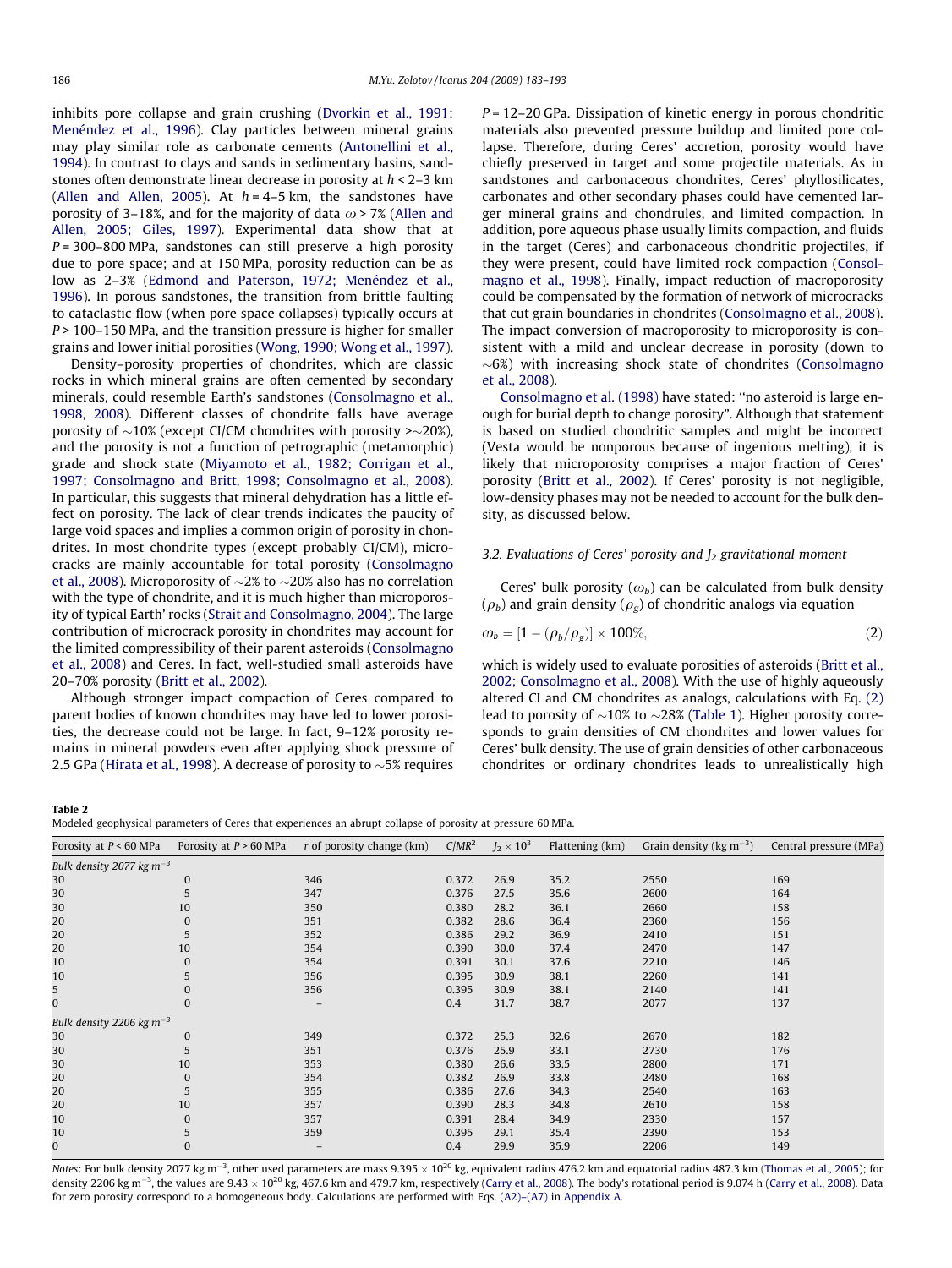<span id="page-4-0"></span>porosities. However, if Ceres consists of highly hydrated and oxidized materials with the grain density of CI chondrites and has bulk density of  $\sim$ 2200 kg m<sup>-3</sup> [\(Carry et al., 2008\)](#page-9-0), the bulk porosity is only  $\sim$ 10%. The  $\sim$ 10% porosity for compacted CI-type materials is realistic because it matches average porosity of many other groups of chondrites (except CI and CM). For example, porosity ( $\approx$ microporosity) of ordinary chondrite falls is 7.4 ± 5.3% [\(Consolmagno et al.,](#page-9-0) [2008](#page-9-0)). Regardless the grain density value used for CI chondritic analogs, these evaluations show that water phases are not required to be present in Ceres' interior. This conclusion is in agreement with the reflectance spectroscopy data and other inferences discussed in Section [2.](#page-1-0)

Several models can be considered to describe porosity distribution in Ceres' water-less interior. In one end-member case, porosity could be uniformly distributed in homogeneous or compositionally diverse body. For this model, [Table 1](#page-2-0) gives constraints on porosity for specified bulk and grain densities. In another end-member model, Ceres may have an upper high-porosity layer and a lowporosity core. This hypothetical structure may reflect a mild compaction of sandstone-like carbonaceous chondritic materials and a collapse of pore space at a critical pressure (cf. [Wong, 1990\)](#page-10-0). Experimental data on two Earth's sandstones with 35% porosity reveal grain crashing at 42–75 MPa [\(Wong et al., 1997\)](#page-10-0), and CI-type chondritic materials with similar porosity could sharply decrease their porosity at radial distance 300–400 km from Ceres' center. It is unlikely that the porosity of CI-type materials (35% for Orgueil, [Con](#page-9-0)[solmagno et al., 2008;](#page-9-0)  $\sim$ 40% for ungrouped Tagish Lake carbonaceous chondrite, [Brown et al., 2001\)](#page-9-0) will not change at Ceres' pressures. However, pore collapse and grain crushing below a depth of critical pressure should not eliminate the macroporosity ([Wong et al., 1997](#page-10-0)); and microporosity may increase due to grain crashing [\(Menéndez et al., 1996](#page-10-0)).

Even for compositionally homogeneous interior, an abrupt collapse of porosity accounts for geophysical parameters that



Fig. 3. The modeled grain density (a1,a2), moment of inertia factor (b1,b2), gravitational moment  $J_2$  (c1,c2), and body's flattening (d1,d2) of homogeneous solids distributed according to a porosity gradient in the interior of Ceres. Plots a1, b1, c1 and d1 are for bulk density of 2077 kg m<sup>-3</sup> ([Thomas et al., 2005](#page-10-0)); a2, b2, c2 and d2 are for bulk density of 2206 kg m<sup>-3</sup> ([Carry et al., 2008](#page-9-0)). The parameters are calculated as functions of surface rock porosity and porosity at the body's center, assuming a linear porosity change with pressure (see Appendix A). The gray lines represent the homogeneous interior stricture. In (a), dashed lines with error bars show grain densities of CI and CM chondrites from [Table 1](#page-2-0). The circle open symbols designate example cases shown in [Fig. 5.](#page-5-0) In (d2), the dashed line shows Ceres' flattering with uncertainties from [Carry et al. \(2008\)](#page-9-0).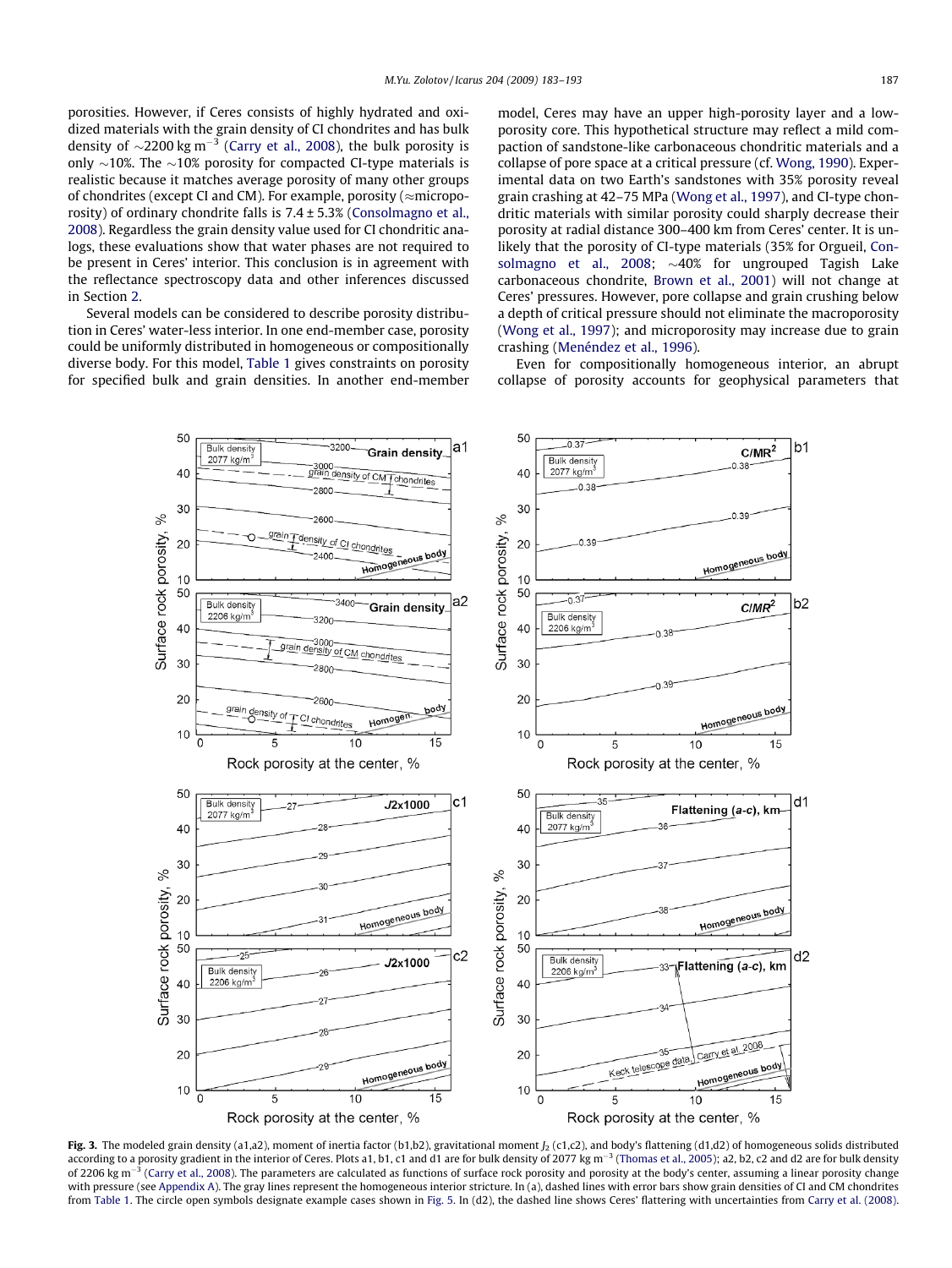<span id="page-5-0"></span>

Fig. 4. Pressure in the center part of Ceres. The pressure is calculated with Eq. [\(A2\)](#page-9-0) in Appendix A. The body consists of homogeneous solids distributed according to a porosity gradient (see caption of [Fig. 3\)](#page-4-0). For the model of linear change of porosity with pressure, the central pressure is 170 ± 30 MPa.

characterize a stratified body. [Table 2](#page-3-0) illustrates that this ''collapsed core" model for bulk density 2206 kg m $^{-3}$  leads to polar flattening and  $J_2$  numbers that are similar to these values reported by [Carry et al. \(2008\)](#page-9-0). For density 2077 kg m $^{-3}$ , calculated flattening and  $J_2$  do not match the values of [Thomas et al. \(2005\)](#page-10-0). For both bulk densities, evaluated grain density roughly matched that of CI chondrites. Note that compaction pattern and critical pressure of pore collapse remain to be determined for chondritic samples. Until after these data will be available, a gradiental compression approach can be applied for the ''compacted center" model.

If compaction of sandstones in sedimentary basins ([Allen and](#page-9-0) [Allen, 2005\)](#page-9-0) is used as analogy, surface porosity of 30–40% may decrease linearly to 5–10% porosity in Ceres' center (although exponential change in porosity may occur at  $P > \sim 100$  MPa). Here, a linear change of porosity with pressure is used to calculate Ceres' grain density and other physical parameters to satisfy the body's mass and dimensions (see Appendix A for details). Results show that moderately compacted materials with grain densities of CI and CM chondrites can account for the bulk density ([Fig. 3a](#page-4-0)). For example, gradually compacted rocks with the grain density of CI chondrites, 10–20% porosity at the surface and 0–5% porosity in the center agree with the bulk Ceres' density of 2206 kg  $m^{-3}$ . Surface porosity of only  $\sim 8\%$  higher is needed to be consistent with the bulk density of 2077 kg  $m^{-3}$ . In both cases, no additional low-density phases are required if Ceres consists of rocks with grain density similar to that of CI chondrites.

If Ceres consists of solids with the grain density of CM chondrites, significantly higher porosities are required for an ice-free body. For instance, the bulk density of 2206  $kg \text{ m}^{-3}$  and average porosity of  $\sim$ 24% ([Table 1\)](#page-2-0) can be achieved with surface porosity of 35% and center's porosity of 5% [\(Fig. 3](#page-4-0)a). At the same center's porosity, the surface porosity of 40% (as in the Tagish Lake chondrite) satisfies the bulk density of 2077 kg  $m^{-3}$  and the grain density of CM chondrites. Although Ceres may consist of materials with the grain density of CM chondrites, themselves, these chondrites are not as good rocky analogs as CI chondrites. Results presented in [Table 1](#page-2-0) and [Fig. 3a](#page-4-0) for the grain density of CM chondrites show that average Ceres' porosity and porosity in upper parts of interior need to be higher than that of typical CM chondrites  $(\sim$ 23%). Unavoidable compression of typical CM chondrites in Ceres' interior would require additional low-density phases (e.g., water ice) to be present in the body consisted of CM chondrites.



Fig. 5. Physical properties of Ceres' interior with the grain density of CI carbonaceous chondrites (2460 kg m<sup>-3</sup>, [Consolmagno et al., 2008](#page-9-0)). Profiles of physical properties Correspond to bulk density and the equivalent radius  $(R = \sqrt[3]{ac}$  from (a–d) [Thomas et al. \(2005\)](#page-10-0) and (e–h) [Carry et al. \(2008\)](#page-9-0). The porosity changes linearly with pressure correspond to bulk density and the equivalent rad (see Appendix A). In these example calculations, bulk density from [Thomas et al. \(2005\)](#page-10-0) corresponds to the surface porosity of 23% and the porosity at the center of 3.5%. Data from [Carry et al. \(2008\)](#page-9-0) match corresponding porosities of 15% and 3.5%. These case porosity values are shown by open circle symbols in [Fig. 3](#page-4-0)a. For (a–d), the calculated moment of inertia factor C/MR<sup>2</sup> = 0.389, J<sub>2</sub> = 29.7  $\times$  10<sup>-3</sup>, geometric oblateness (a-c)/a = 0.0764, flattening (a-c) = 37.2 km and central P = 150 MPa. For (e-h), the corresponding numbers are as follows: 0.393, 28.8  $\times$  10<sup>-3</sup>, 0.0733, 35.1 km and 156 MPa.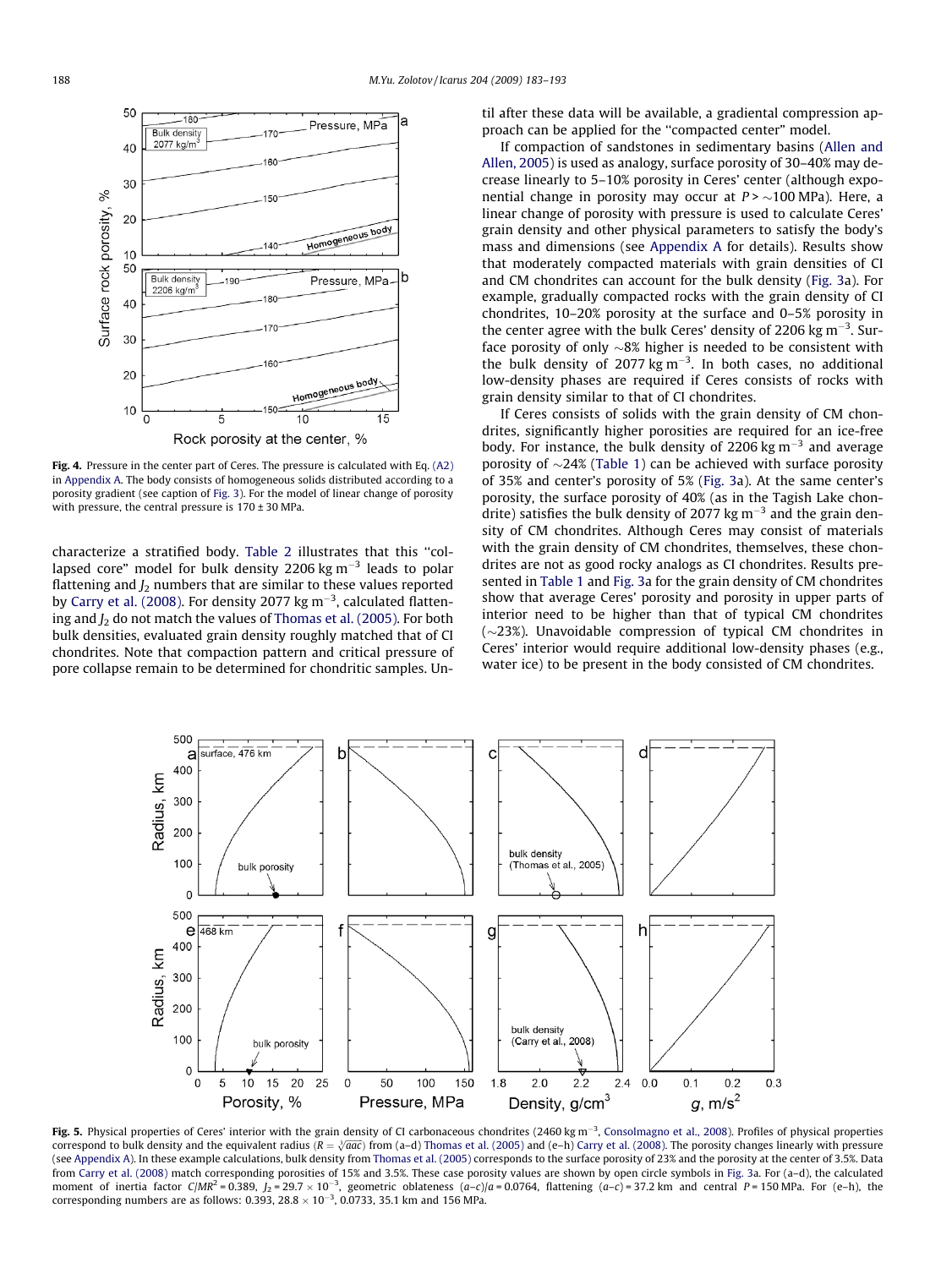<span id="page-6-0"></span>Moment of inertia dimensionless factors obtained for this "compressed center" model can be as low as  $\sim$ 0.37, and bulk density has no effect on the numbers [\(Fig. 3](#page-4-0)b). At strong porosity gradients in ice-free mineralogically uniform Ceres, calculated J<sub>2</sub> = (25–27)  $\times$  10<sup>–3</sup> ([Fig. 3](#page-4-0)c). These values are higher than J<sub>2</sub> of [Tho](#page-10-0)[mas et al. \(2005\)](#page-10-0) and match  $J_2$  number of [Carry et al. \(2008\)](#page-9-0) (see Section [1\)](#page-0-0). It follows that body's dimensions and used mass of [Tho](#page-10-0)[mas et al. \(2005\)](#page-10-0) require a more sufficient density gradient than in this model, and may suggest water–rock differentiation. However, data of [Carry et al. \(2008\)](#page-9-0) can be explained in the framework of the compaction model. This notion is also supported by the comparison of calculated and observed values for polar flattening [\(Figs. 1](#page-1-0) [and 3d;](#page-1-0) [Table 2](#page-3-0)).

Calculated center's pressure for the compaction model vary from  $\sim$ 140 to  $\sim$ 200 MPa [\(Fig. 4\)](#page-5-0). Larger porosity gradients correspond to higher P. Data reported and used by [Thomas et al.](#page-10-0) [\(2005\)](#page-10-0) lead to slightly lower P compared to that of [Carry et al.](#page-9-0) [\(2008\)](#page-9-0).

[Fig. 5](#page-5-0) shows calculated vertical profiles of physical properties that agree with the grain density of CI chondrites at a specified bulk density and the assumed linear porosity change with  $P$  (see Appendix A). Because these conditions can be achieved at different porosities ([Fig. 3](#page-4-0)), center's porosity was chosen arbitrarily in these example calculations. The profiles show that higher porosities and lower densities of surface rocks are needed to satisfy data from [Thomas et al. \(2005\)](#page-10-0), compared to data from [Carry et al. \(2008\)](#page-9-0).

#### 4. The nature of Ceres' low-density phases

#### 4.1. Insights from chondrites and comets

Although no known chondrite type fairly matches Ceres' spectra, the body's position in the asteroid belt corresponds to the radial distance where C-class asteroids are most abundant ([Gradie](#page-10-0) [et al., 1989](#page-10-0)). This implies that Ceres can be rich in low-density minerals observed in CI/CM carbonaceous chondrites, and suggested in their parent C-class asteroids (e.g., [Jones et al., 1990; Gaffey et al.,](#page-10-0) [2002](#page-10-0)). As examples, low-density phases can be presented by epsomite  $(1680 \text{ kg m}^{-3}$ ), bloedite  $(2230 \text{ kg m}^{-3})$ ), saponite (2350 kg m<sup>-3</sup>), serpentine phases (2440-2800 kg m<sup>-3</sup>), halite ( $\sim$ 2070 kg m<sup>-3</sup>), tochilinite (2970 kg m<sup>-3</sup>) and brucite  $(2390 \text{ kg m}^{-3})$ . Most of these minerals are products of aqueous hydration and/or oxidation on parent bodies of many carbonaceous and some ordinary chondrites, and are abundant in CI and/



Fig. 6. The effect of addition of organic matter to chondrites on their grain density. The vertical dotted lines represent C/Si atomic ratios in CI chondrites and the solar photosphere from [Palme and Jones \(2003\).](#page-10-0) The added organic matter corresponds to the composition of insoluble kerogen-like material in the Murchison CM chondrite with 61 atomic% C [\(Zinner, 1988\)](#page-10-0) and chosen density of  $1300 \pm 100$  kg m<sup>-3</sup>, which is typical for coal [\(Johnson and Olhoeft, 1984\)](#page-10-0). The dashed curves show error bars due to the uncertainty in the density of organic matter. Chondrite grain densities are from [Consolmagno et al. \(2008\).](#page-9-0) The Ceres' data on Y-axes refer to bulk density.

or CM chondrites [\(Zolensky and McSween, 1988; Brearley and](#page-10-0) [Jones, 1998; Bland et al., 2004; Brearley, 2006](#page-10-0)). Although brucite is a minor phase in CI chondrites (reported only in Orgueil, [Böstrom and Fredriksson, 1966](#page-9-0)), it could have altered to carbonates in terrestrial conditions ([Mumpton and Thompson, 1966\)](#page-10-0). Brucite spectral feature at  $\sim$ 3.06  $\mu$ m and common formation through aqueous alteration of Earth's ultramafic rocks (serpentinization) make this phase highly suitable for Ceres [\(Milliken and Riv](#page-10-0)[kin, 2009\)](#page-10-0).

In addition to hydrated and oxidized phases, Ceres could be rich in organic compounds that contribute to the low density. This is consistent with absorption at  $3.3-3.4 \mu m$  in Ceres' reflectance spectra that may indicate aromatic hydrocarbons ([Rivkin et al.,](#page-10-0) [2006; Moroz et al., 1998](#page-10-0)). Although CI chondrites are rich in carbon, they contain  $\sim$ 10 times less C than the solar photosphere, which represents the Solar System abundance ([Palme and Jones,](#page-10-0) [2003; Asplund et al., 2005\)](#page-10-0). The solar photosphere also contains  $\sim$ 40 times more N than CI chondrites. It follows that outer Solar System bodies could be enriched in C and N compared to known chondrites. This notion is consistent with the data on cometary dust that is rich in ''CHON" particles [\(Jessberger et al., 1988;](#page-10-0) [Fomenkova et al., 1994](#page-9-0); [Hanner and Bradley, 2005\)](#page-10-0). Even a moderate addition of organic matter to nonporous hydrated rocks with the grain density of CI chondrites leads to values reported for Ceres' bulk density (Fig. 6). A significantly larger amount should be added to CM chondrites to decrease their grain density to the Ceres' values. If an additional organic material is present on Ceres, neither high porosity nor water phases are needed to account for the bulk density. If Ceres represents a captured Kuiper Belt Body (KBO) [\(McKinnon, 2008](#page-10-0)), the organic enrichment is likely. However, this excess of organic compounds and Ceres' origin in the outer Solar System are hypothetical and are not required to explain



Fig. 7. Modeled volumes of minerals (a) and grain density (b) of aqueously altered CI chondritic material as functions of water/rock ratio. The mineral assemblage represents metastable thermochemical equilibria calculated for  $0^{\circ}$ C and 6.1 mbar in closed water–rock system (see Appendix A). The volumes of minerals refer to 1 kg of original rock. The vertical dashed line shows the boundary between anhydrous (metamorphic) and aqueous conditions. The vertical dotted line refers to the lower limit for the W/R ratio for CI chondrites [\(Clayton and Mayeda, 1999\)](#page-9-0). The horizontal dotted lines show Ceres' bulk density with uncertainties. In panel (b), the triangle symbol corresponds to the grain density of mineral assemblage shown in [Table 3.](#page-7-0)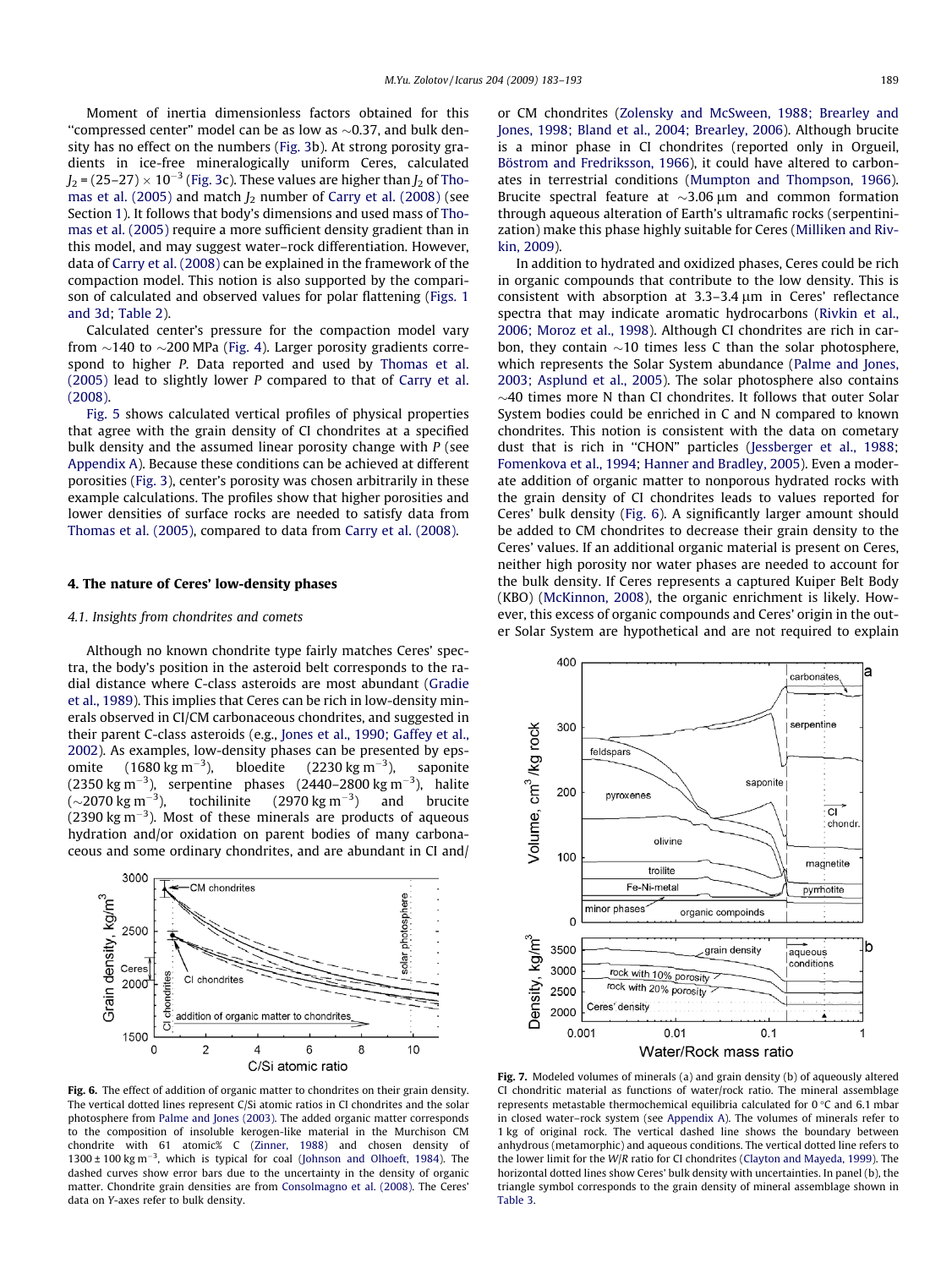<span id="page-7-0"></span>observations in terms of ice-deficient models for the interior structure.

### 4.2. Constraints from aqueous alteration models

By analogy with parent asteroids of ordinary and carbonaceous chondrites, Ceres' low-density minerals could have formed through aqueous alteration of initial anhydrous and reduced mineral assemblages formed in the solar nebula. Although aqueous alteration on accreted planetesimals (early formed asteroids) is likely, some later in situ aqueous alteration may have occurred as well. If secondary solids have equilibrated with aqueous solution, the phase rule and elemental (bulk) composition of the system would limit the number and amount of the phases. The phase composition should also be affected by the amount of water solution available (i.e. water/rock ratio), temperature, pressure, oxidation– reduction (redox) state, gas escape and duration of the alteration (e.g., [Zolensky et al., 1989; Rosenberg et al., 2001; Zolotov et al.,](#page-10-0) [2006\)](#page-10-0). This section presents mineral assemblages obtained through calculations of thermochemical equilibria in water–rock systems, in which bulk rock composition corresponds to CI chondrites (see Appendix A for details).

The calculations demonstrate that bulk grain density of altered chondritic rocks strongly depends on the water/rock  $(W/R)$  mass ratio. This is illustrated in [Fig. 7,](#page-6-0) which presents equilibrium mineralogy in closed system in which  $H_2$  has accumulated and sulfides have not been oxidized to sulfates. If  $W/R > 0.15-0.20$ , the rock could be completely hydrated in the presence of aqueous solution and has grain density of  $\sim$ 2750 kg m<sup>-3</sup>. Abundant Mg phyllosilicates mainly contribute to the low grain density. Close system models for temperature <350 °C show that at  $W/R \sim 0.4$ –1, which may represent CI chondrites [\(Clayton and Mayeda, 1999](#page-9-0)), the calculated grain density remains  ${\sim}2700$ –2800 kg m $^{-3}$ . In this temperature interval, corresponding aqueous solutions are rich in NaCl and do not contain abundant sulfates. Modeled freezing of these solutions led to hydrohalite and significantly smaller amounts of hydrated Na carbonate (natron) and KCl (cf. [Zolotov, 2007](#page-10-0)). Despite a low grain density of these precipitated salts, their amount is limited by the low Na and Cl abundance, and bulk grain density of the rock + salt assemblage is  $\sim$ 2700 kg m $^{-3}$ . The calculated grain densities match that of Orguel CI chondrite (2760 kg m $^{-3}$ , if abundant epsomite and organic matter are not considered, [Bland et al.,](#page-9-0) [2004\)](#page-9-0). The modeled densities are only slightly lower than that of CM chondrites [\(Table 1\)](#page-2-0), which contain some unaltered Mg silicates and cronstedtite with grain density of  $\sim$ 3590 kg m<sup>-3</sup>. Still,  $\sim$ 20–25% bulk porosity and/or additional low-density phases (ice, organic matter, salt hydrates) are needed for these hydrated but reduced assemblages to account for Ceres' density [\(Fig. 7b](#page-6-0)).

Formation of secondary phases with significantly lower densities than that in CM chondrites may require oxidizing aqueous conditions, which are also favored at elevated temperatures. These conditions could have occurred in parent asteroids of CI carbonaceous chondrites. CI chondrites could have been altered at higher temperatures ( $\sim$ 150 °C, [Clayton and Mayeda, 1999](#page-9-0)) than CM chondrites and contain  $\sim$ 10 vol.% hydrated sulfates (mostly epsomite, [Brearley and Jones, 1998](#page-9-0)) formed through aqueous oxidation of sulfides. Thermochemical equilibrium evaluations show that sulfates could have formed at elevated temperatures and low  $H_2$  pressures [\(Zolotov and Shock, 2003](#page-10-0)). Asteroids with high porosity and permeability could have favored  $H_2$  escape, consistent with higher oxidation state of more porous carbonaceous meteorites (e.g., oxidized CV3 chondrites, [Consolmagno et al., 2008](#page-9-0)). In addition, high temperature significantly increases the oxidation rate of sulfides ([Ohmoto and Lasaga, 1982](#page-10-0)). In addition to hydrothermal conditions and  $H_2$  escape, sulfates could have formed through oxidation

#### Table 3

Highly hydrated, oxidized and low-density mineral assemblage that may form during thorough aqueous alteration of carbonaceous planetesimals from which Ceres may have accreted.

| Mineral/species | Formula                              | Volume $(cm^3)$ (kg rock) <sup>-1</sup> |
|-----------------|--------------------------------------|-----------------------------------------|
| Saponite        | $Mg_{19}Si_{22}O_{60}(OH)_{12}$      | 193.0                                   |
| Epsomite        | MgSO <sub>4</sub> ·7H <sub>2</sub> O | 153.0                                   |
| Hematite        | Fe <sub>2</sub> O <sub>3</sub>       | 73.3                                    |
| Mirabilite      | $Na2SO4$ 10H <sub>2</sub> O          | 36.0                                    |
| Pyrene          | $C_{16}H_{10}$                       | 32.3                                    |
| Gypsum          | CaSO <sub>4</sub> ·2H <sub>2</sub> O | 16.4                                    |
| Ni-sulfide      | <b>NiS</b>                           | 5.2                                     |
| Dolomite        | CaMg(CO <sub>3</sub> ) <sub>2</sub>  | 3.8                                     |
| Ouartz          | SiO <sub>2</sub>                     | 3.3                                     |
| Ca phosphate    | $Ca3(PO4)2$                          | 2.2                                     |
| Hydrohalite     | NaCl·2H <sub>2</sub> O               | 1.6                                     |
| Minor phases    |                                      | 2.3                                     |

Notes: The grain density of this mineral assemblage is  $\sim$ 1910 kg m<sup>-3</sup>. Minor phases are presented by chromite, serpentine and K sulfate. Pyrene represents highmolecular weight aromatic species. The mineral composition corresponds to the W/ R mass ratio of 0.4 (see details in the text and Appendix A).

of sulfides by  $H_2O_2$  and other oxidants formed through radiolysis of water ice particles before their accretion on planetesimals.

Modeled assemblages that correspond to oxidizing conditions and involve subsequent freezing (or evaporation) of aqueous solutions, lead to low-density sulfate salts and Mg phyllosilicates. In an end-member case, sulfides could be completely oxidized to sulfates. However, high-molecular weight organic compounds and polymers may have not been oxidized significantly, as observed in carbonaceous chondrites [\(Septhon, 2002; Alexander et al.,](#page-10-0) [2007\)](#page-10-0). Such a modeled assemblage with bulk grain density of  $\sim$ 1900 kg m<sup>-3</sup> is shown in Table 3. This grain density is lower than that of CI chondrites because sulfides and some minor primary Mg silicates [\(Bland et al., 2004\)](#page-9-0) remain in CI chondrites. Overall, these calculations demonstrate that significant oxidation of sulfides and subsequent precipitation of hydrated sulfates cause a significant decrease in bulk grain density. Neither water phases nor high porosity are needed if Ceres' rocks are rich in hydrated sulfates such as epsomite.

## 5. Formation and fate of Ceres' materials

Pervasively hydrated and oxidized assemblages could have formed on carbonaceous planetesimals before Ceres' accretion. As in carbonaceous chondrites, hydration would have been manifested in the formation of phyllosilicates (serpentine, cronstedtite, saponite, and chlorite) and tochilinite. Oxidation caused formation of magnetite, ferrous silicates, phosphates, chromite, tochilinite, pyrrhotite, pentlandite, sulfates (on some bodies) and carbonates, and affected distribution patterns of trace elements (e.g., [Brearley](#page-9-0) [and Jones, 1998; Krot et al., 2000](#page-9-0)). By analogy with parent asteroids of CI chondrites ([Krot et al., 2006\)](#page-10-0), these planetesimals could have altered at least several Myr after the formation of Ca–Al rich inclusions (CAIs)  $4567.2 \pm 0.6$  Myr ago. An earlier formation of these planetesimals would have led to devolatilization of planetesimals due to decay of abundant <sup>26</sup>Al. Aqueous processes on carbonaceous planetesimals probably occurred after major <sup>26</sup>Al-powered thermal processes in parent bodies of iron and differentiated meteorites [\(Krot et al., 2006; Scott, 2006](#page-10-0)). A late formation of carbonaceous planetesimals and/or an elevated amount of accreted water ice led to only a moderate internal heating, partially caused by the exothermic hydration of silicates ([Grimm and McS](#page-10-0)[ween, 1989\)](#page-10-0). Temperature inside these bodies ( $\leq$ -150 °C, [Clayton](#page-9-0) [and Mayeda, 1999\)](#page-9-0) could have been high enough to promote hydration and oxidation, and not high enough to cause dehydration (except for some bodies represented by metamorphosed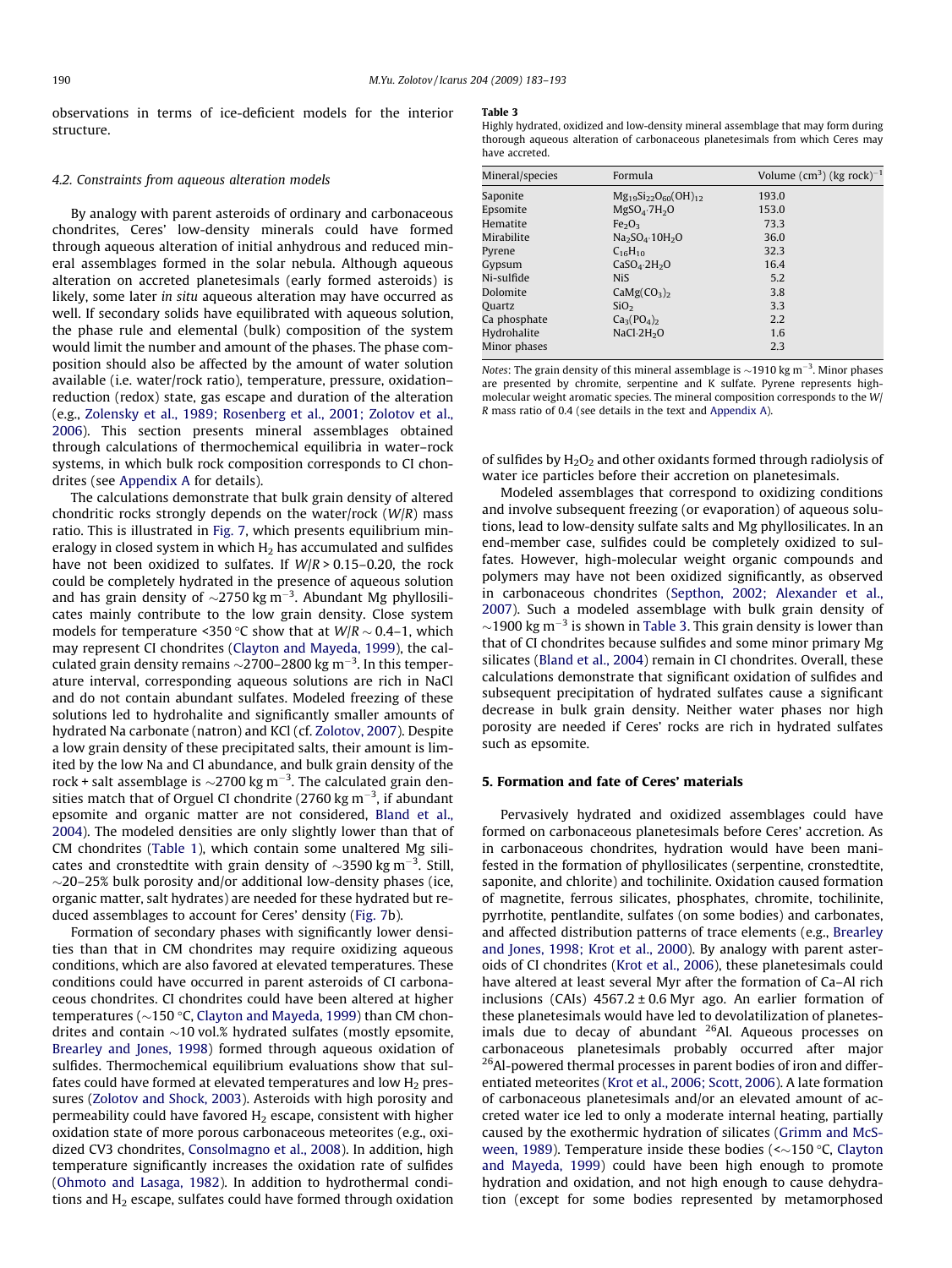CI/CM chondrites). Hydrogen formed through interaction of reduced minerals (e.g., Fe<sup>o</sup> metal, phosphides, FeS) and some organic species with water could have escaped from porous planetesimals. Both  $H_2$  escape and elevated temperatures promoted oxidation and sulfate formation ([Zolotov and Shock, 2003](#page-10-0)). A late accretion of Ceres proposed in this paper (at least 7–8 Ma after CAIs) implies thorough aqueous alteration of Ceres-forming planetesimals. By the time of Ceres' accretion, a significant amount of  $26$ Al could have been decayed, rocks hydrated and salts precipitated. Some free water could have been lost through venting and ice sublimation. The carbonaceous planetesimals probably had bulk density and porosity of C-class asteroids ( $\sim$ 1400 kg m<sup>-3</sup>, [Standish, 2001;](#page-10-0)  $\sim$ 20–70%, [Britt et al., 2002\)](#page-9-0). Accretion of carbonaceous planetesimals could have led to compaction (i.e. porosity decrease to  $\sim$ 10%) but may not have caused major chemical changes. However, at late stages of accretion and during the late heavy bombardment event  $\sim$ 3.9 Gyr ago (e.g., [Gomes et al., 2005](#page-10-0)) some impact dehydration may have led to mineralogy that is spectrally similar to metamorphosed CM/CI chondrites (cf. [Hiroi et al., 1995\)](#page-10-0). These processes may have contributed to unusual spectral features of Ceres' surface.

After Ceres' accretion, mild heating caused by  $^{26}$ Al (if any) and long-lived radionuclides [\(McCord and Sotin, 2005](#page-10-0)) may have not caused major dehydration of the interior. A high hydration state of accreted minerals does not imply a contribution of exothermic hydration reactions into heat balance. A saturation of pore space with water vapor (controlled by hydrated minerals or some water phases) and slow diffusion of water vapor toward the surface ([Fanale and Salvail, 1989](#page-9-0)) limited dehydration. In particular, epsomite could have survived because of the high activation energy of dehydration [\(McCord et al., 2001](#page-10-0)). Note, however, that low thermal conductivity of hydrated phases and elevated porosity could have favored some dehydration of central Ceres (J. Castillo-Rogez, personal communication). This dehydration should not cause formation of water mantle.

Alternatively, an early formation of Ceres from 26Al-rich planetesimals could have caused devolatilization and may have led to accumulation of salt solutions in peripheral parts of the body ([McCord and Sotin, 2005; Castillo-Rogez and McCord, 2009\)](#page-10-0). Rapid rock-water differentiation and a limited  $H_2$  escape should have not favored pervasive rock's hydration and oxidation. Early formed minerals could have been dehydrated leading to higher grain densities, as it have occurred in parent bodies of some CV3 (e.g., Allende, [Krot et al., 1998\)](#page-10-0) and metamorphosed CI chondrites ([Tonui et al., 2003\)](#page-10-0). This scenario is less consistent with Ceres' density and albedo than a late accretion of altered planetesimals with abundant low-density minerals. A high-temperature processing of Ceres' interior with formation of a dense rocky core is especially inconsistent with the shape and density reported by [Carry et al.](#page-9-0) [\(2008\)](#page-9-0).

At present, decay of long-lived radionuclides may account for the interior temperature <350–400 K ([McCord and Sotin, 2005\)](#page-10-0). (The actual temperature can be different taking into account porosity and a lack of abundant water ice compared to the McCord–Sotin model.) If some water ice has accreted on Ceres, aqueous phase could occupy some pore spaces in a central part of the body. Suggested accretion of pervasively hydrated and oxidized minerals implies that water may have not been consumed in hydration and oxidation reactions in the interior. Earth's rocks become impermeable only at  $P > \sim 300$  MPa ([Wash and Brace, 1984](#page-10-0)) and some migration of aqueous solutions is possible in Ceres' interior. Chondrites are permeable [\(Corrigan et al., 1997](#page-9-0)) and fluid convection can be possible if the radius of the ''aqueous" zone exceeds  $\sim$ 80 km ([Travis and Schubert, 2005](#page-10-0)). Convection of solutions together with diffusion and condensation of water vapor may contribute to the heat transfer toward the surface. Although corresponding mineral dissolution and precipitation would account for specific rock alteration at different radial distances, aqueous solutions cannot exit in an upper part of the interior [\(McCord](#page-10-0) [and Sotin, 2005; Castillo-Rogez and McCord, 2009](#page-10-0)) and should not affect surface mineralogy.

A coexistence of rocks with aqueous floods in the central part of Ceres over billions of years would have led to chemical equilibration through acid-base and hydration–dehydration reactions. However, sluggish oxidation–reduction reactions among inorganic and organic species may have not equilibrated. As examples, lowtemperature disequilibria among oxidized (sulfates, carbonates) and reduced minerals ( $Fe<sup>2+</sup>$ -oxides, sulfides) and organic matter present in accreted chondritic material may persist over geological time. Likewise, soluble oxidized (sulfate, bicarbonate) and reduced (carboxylic acids, bisulfide, alcohols, urea, etc.) species leached from accreted chondritic material ([Brearley and Jones, 1998; Sep](#page-9-0)[thon, 2002](#page-9-0)) do not equilibrate easily at estimated Ceres' temperatures (e.g., [Ohmoto and Lasaga, 1982; McCollom and Seewald,](#page-10-0) [2007](#page-10-0)). However, rates of these reactions can be accelerated if chemotrophic organisms are present and gain metabolic energy from redox disequilibria. The metabolic reactions may include sulfate reduction, anaerobic oxidation of organic species, ferrous iron oxidation, ferric iron reduction and methanogenesis.

## 6. Conclusions

1. Ceres' mass and dimensions remain uncertain and do not exclude a slightly differentiated or undifferentiated interior structure. The observed rocky surface may be inconsistent with a large-scale water–rock differentiation. A differentiated structure with a thick water mantle below a rocky crust is gravitationally unstable and an early overturn would have led to abundant surface salt deposits, which are not observed. A formation of hydrated surface minerals through internal heating would require a major devolatilization and increase in bulk density. Aqueous alteration in situ is also unlikely at cold low-pressure conditions at the surface. A post-accretion accumulation of a layer of hydrated minerals at the surface is inconsistent with anhydrous surfaces of many asteroids and with the cosmic dust accumulation rates in the inner Solar System. Therefore, the surface material could represent aqueously altered planetesimals from which Ceres accreted.

2. Compressibility data on terrestrial sedimentary rocks together with chondritic data imply that Ceres may preserve  $\sim$ 5–15% porosity. In such a case, there is no need for abundant water phases to be present to account for the bulk density. A compaction-related density gradient in the rocky non-icy interior may account for Ceres'  $J_2$  gravitational moment and polar flattening obtained with Keck telescope by [Carry et al. \(2008\).](#page-9-0) Gravity experiments with Dawn spacecraft in 2015 would validate  $J_2$  numbers and concerns about a differentiated structure.

3. Ceres may consist of a moderately compacted  $(\sim 10\%$  porosity) rocky material with grain density of CI carbonaceous chondrites without abundant water ice. Compacted  $(\sim 10\%$  porosity) analog materials with grain density of CM chondrites imply a presence of water (ice/liquid) and/or other low-density phases. In any case, Ceres probably consists of highly hydrated minerals, but may not contain abundant water ice, at least as a thick interior layer. The mineralogy of CI/CM chondrites and thermochemical equilibrium models for secondary phase composition suggest that phyllosilicates and hydrated salts (especially sulfates) could account for a low grain density of Ceres' rocks. In addition, a high organic content could contribute to the low bulk density. An elevated organic content is likely if Ceres is a captured KBO body. However, the addition of organic matter is not required to explain the data in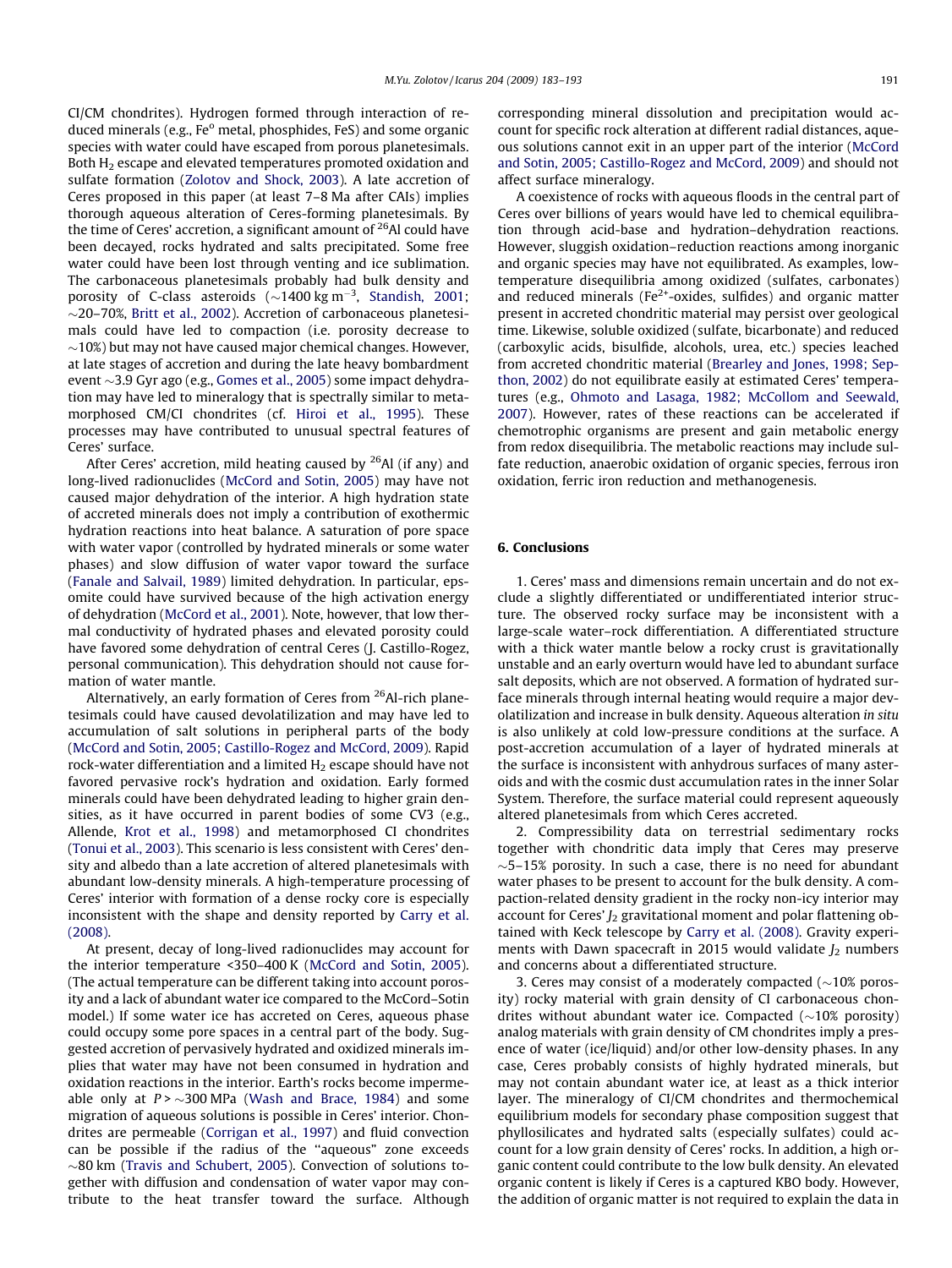<span id="page-9-0"></span>terms of hydrated and porous interior structure without abundant ice.

4. The likely low-density hydrated mineralogy of the interior implies Ceres' accretion from pervasively hydrated low-density carbonaceous planetesimals (asteroids) in which 26Al had largely decayed. Abundant water ice may not have accreted. After the accretion (at least 7–8 Ma after the formation CAIs), limited heat sources ([McCord and Sotin, 2005\)](#page-10-0) could have not caused major mineral dehydration leading to formation of water mantle.

#### Acknowledgments

The paper is benefited from review comments and conversations with William McKinnon. The work is supported by Grants from NASA Cosmochemistry Program (NNX07AJ73G) and NASA Astrobiology Institute (NNA09DA79A).

## Appendix A. Evaluations of grain density, moment of inertia and  $I_2$

A uniform grain density ( $\rho_g$ ) is assumed for "compressed center" ice-free models for interior structure. In one set of models ([Ta](#page-3-0)[ble 2\)](#page-3-0), porosity  $(\omega)$  abruptly decreases at a radial distance  $(r)$  that corresponds to a specified pressure. In other models [\(Figs. 3–5\)](#page-4-0), a change of  $\omega$  with pressure (P) is calculated with linear equation

$$
\omega = \omega_s - \left(\frac{\omega_s - \omega_c}{P_c}\right)P,\tag{A1}
$$

were  $\omega_{s}$  represents porosity of surface rocks, and  $\omega_{c}$  and P<sub>c</sub> stand for porosity and pressure at the body's center, respectively. At each radial distance, P is calculated by solving equation

$$
dP = -g_r \rho_r d_r,\tag{A2}
$$

where  $g_r$  is the gravitational acceleration, and  $\rho_r$  designates bulk rock density at r. The relationship between grain density and bulk rock density is described by Eq. [\(2\)](#page-3-0) in Section [3.2.](#page-3-0) The acceleration due to gravity is calculated with

$$
g_r = 4/3\pi G\rho r,\tag{A3}
$$

where G designates the gravitational constant and  $\rho$  denotes bulk density below radial distance  $r$ . Eqs.  $(A1)$ – $(A3)$  are solved for density to be consisted with reported Ceres' densities.

The moment of inertia C, dimensionless moment of inertia factor (C/MR<sup>2</sup>), second degree gravitational moment  $J_2$ , geometric oblateness (a – c)/a), and flattening (a – c) are calculated with equations

$$
C = \frac{8\pi}{3} \int_0^R \rho_r r^4 dr,\tag{A4}
$$

$$
\frac{C}{MR^2} = \frac{2/3 J_2}{J_2 + 1/3 q_r},
$$
\n(A5)

$$
q_r = \frac{W^2 R^3}{GM},\tag{A6}
$$

$$
\frac{a-c}{a} = \frac{3}{2}J_2 + \frac{q_r}{2},
$$
 (A7)

where  $M$  stands for body's mass,  $a$  is semi-major axes and  $c$  is minor axes of the ellipsoid, R is the equivalent radius  $(\sqrt[3]{aac})$ ,  $q_r$  represents smallness parameter for the rotational distortion, and W designates angular velocity  $(2\pi/rotation period)$ . The rotation period is 9.0741 h (Carry et al., 2008). The used equations are after [Hussmann](#page-10-0) [\(2007\), Sohl and Schubert \(2007\), and de Peter and Lissauer \(2001\)](#page-10-0).

The grain density is also calculated for secondary mineral assemblages that could have formed during aqueous alteration on Ceres-forming planetesimals. The assemblages are evaluated through computation of thermochemical equilibria in water–rock systems. The equilibria are calculated for  $P = 0.1$  MPa for a range of temperatures and water/rock mass ratios with the modified GEOCHEQ code that considers non-ideal solid, gas and aqueous solutions [\(Mironenko and Zolotov, 2005](#page-10-0)). To explore effect of the redox state and potential gas escape, calculations are performed in the system open with respect to  $H_2$ . Details of the calculations and data sources can be seen in ([Zolotov et al., 2006\)](#page-10-0). Here, the modeled rock is presented by the water-free composition of the Orgueil CI chondrite modified from [\(Jarosewich, 1990\)](#page-10-0) and Cl abundance for CI chondrites from [\(Lodders and Fegley, 1998\)](#page-10-0). The composition is as follows, in mole  $kg^{-1}$ : O, 17.8409; H, 2.0863; K, 0.0184; Mg, 5.6838; Ca, 0.35; Al, 0.4813; C, 3.3648; Si, 5.4510; P, 0.0447; S, 1.4908; Cr, 0.0592; Na, 0.3540; Cl, 0.0285; Mn, 0.0427; Fe, 4.8704; Co, 0.0122; Ni, 0.2828.

The mineral composition presented in [Table 3](#page-7-0) is calculated in two steps. First, metastable thermochemical equilibrium is calculated in the open water–rock system at 150 °C, 4.75 bar,  $W/R$  mass ratio of 0.4 and  $H_2$  fugacity  $10^{-6}$  bar. The rock composition corresponded to that of Orgueil CI chondrite. Pyrene is a metastable phase, which is used as a proxy for organic species. Then, deposition of salts upon freezing of aqueous solution has modeled with the FREZCHEM code [\(Marion and Kargel, 2008](#page-10-0)).

#### References

- Alexander, C.M.O.'D., Fogel, M., Yabuta, H., Cody, G.D., 2007. The origin and evolution of chondrites recorded in the elemental and isotopic compositions of their macromolecular organic matter. Geochim. Cosmichim. Acta 71, 4380–4403.
- Allen, P., Allen, J., 2005. Basin Analysis: Principles and Applications. Blackwell Publication, Oxford. pp. 549.
- Antonellini, M., Aydin, A., Pollard, D.D., 1994. Microstructure of deformation bands in porous sandstones at Arches National Park. Utah. J. Struct. Geol. 16, 941–959.
- Asplund, M., Grevesse, N., Sauval, A.J., 2005. The solar chemical composition. ASP Conf. Ser. 336, 25–38.
- Bland, P.A., Cressey, G., Menzies, O.N., 2004. Modal mineralogy of carbonaceous chondrites by X-ray diffraction and Mössbauer spectroscopy. Meteor. Planet. Sci. 39, 3–16.
- Böstrom, K., Fredriksson, K., 1966. Surface conditions of the Orgueil meteorite parent body as indicated by mineral associations. Smithsonian Misc. Coll. 151, 1–39.
- Brearley, A.J., 2006. Action of water. In: Lauretta, D.S., McSween, H.Y. (Eds.), Meteorites and Early Solar System II. University of Arizona Press, Tucson, pp. 587–624.
- Brearley, A.J., Jones, R.H., 1998. Chondritic meteorites. In: Papike, J.J. (Ed.), Planetary Materials, Rev. Mineral. 36. Miner. Soc. Amer, Washington, D.C., pp. 1–398.
- Britt, D.T., Yeomans, D., Housen, K., Consolmagno, G., 2002. Asteroid density, porosity, and structure. In: Bottke, W.F., Jr., Cellino, A., Paolicchi, P., Binzel, R.P. (Eds.), Asteroids III. University of Arizona Press, Tucson, pp. 485–500.
- Brown, P.G., and 21 colleagues, 2001. The fall, recovery, orbit, and composition of the Tagish Lake meteorite: A new type of carbonaceous chondrite. Science 290, 320–325.
- Carry, B., and 7 colleagues, 2008. Near-infrared mapping and physical properties of the dwarf-planet Ceres. Astron. Astrophys. 478, 235–244.
- Castillo-Rogez, J.C., McCord, T.B., 2009. Ceres: Evolution and present state constrained by the shape data. Icarus, doi: [10.1016/j.icarus.2009.04.008.](http://dx.doi.org/10.1016/j.icarus.2009.04.008)
- Clayton, R.N., Mayeda, T.K., 1999. Oxygen isotope studies of carbonaceous chondrites. Geochim. Cosmochim. Acta 63, 2089–2104.
- Consolmagno, G.J., Britt, D.T., 1998. The density and porosity of meteorites from the Vatican collection. Meteorit. Planet. Sci. 33, 1231–1241.
- Consolmagno, G., Britt, D.T., Stoll, C.P., 1998. Metamorphism, shock, and porosity: Why are there meteorites? Meteorit. Planet. Sci. 33 (Suppl.), A34–A35.
- Consolmagno, G.J., Britt, D.T., Macke, R.J., 2008. The significance of meteorite density and porosity. Chemie der Erde 68, 1–29.
- Corrigan, C.M., and 6 colleagues, 1997. The porosity and permeability of chondritic meteorites and interplanetary dust particles. Meteorit. Planet. Sci. 32, 509–515.
- de Peter, I., Lissauer, J.J., 2001. Planetary Sciences. Cambridge University Press. pp. 528. Dvorkin, J., Mavko, G., Nut, A., 1991. The effect of cementation on the elastic
- properties of granular materials. Mech. Mat. 12, 207–217. Edmond, J.M., Paterson, M.S., 1972. Volume change during the deformation of rocks at high pressure. Int. J. Rock Mech. Mining Sci. 9, 161–182.
- Fanale, F.P., Salvail, J.R., 1989. The water regime of Asteroid 1 Ceres. Icarus 82, 97–110.
- Feierberg, M.A., Lebofsky, L.A., Larson, H.P., 1981. Spectroscopic evidence for aqueous alteration products on the surfaces of low-albedo asteroids. Geochim. Cosmochim. Acta 45, 971–981.
- Fomenkova, M.N., Chang, S., Mukhin, L.M., 1994. Carbonaceous components in the Comet Halley dust. Geochim. Cosmochim. Acta 58, 4503–4512.
- Gaffey, M.J., Cloutis, E.A., Kelley, M.S., Reed, K.L., 2002. Mineralogy of asteroids. In: Bottke, W.F., Jr., Cellino, A., Paolicchi, P., Binzel, R.P. (Eds.), Asteroids III. University of Arizona Press, Tucson, pp. 183–204.